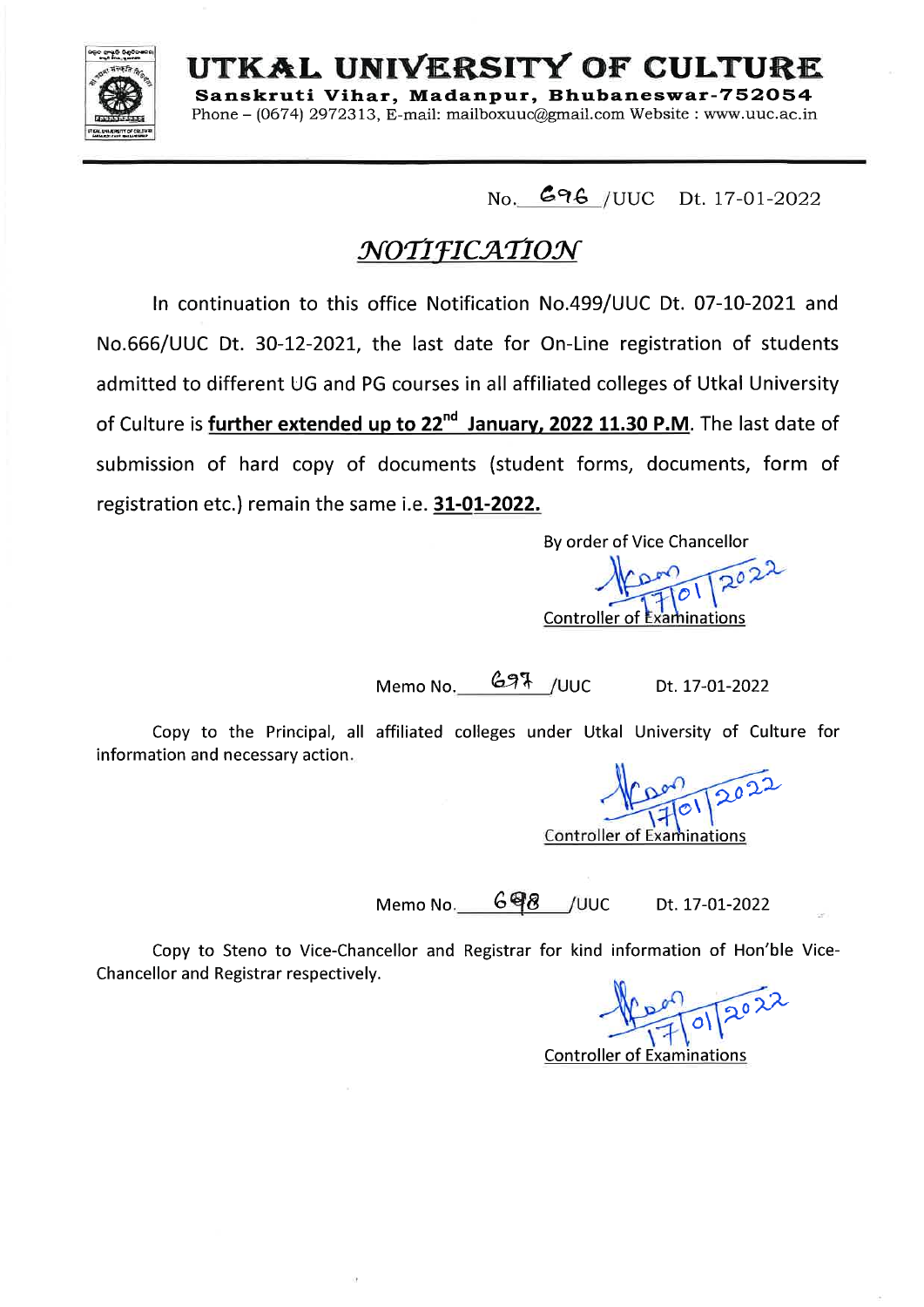

UTKAL UNIVERSITY OF CULTURE Sanskruti Vihar, Madanpur, Bhubaneswar-752054

Phone – (0674) 2972313. E-mail: mailboxuuc@email.com Website : www.uuc.ac.in

No. 666 / UUC Dt. 30-12-2021

# NOTIFICATION

In continuation to this office Notification No.499/UUC Dt. 07-10-2021, the last date for On-Line registration of students admitted to different UG and PG courses in all affiliated colleges of Utkal University of Culture is extended up to 15<sup>th</sup> January, 2022 11.30 P.M. The last date of submission of hard copy of documents (students forms, documents, form of registration formerly known as Return of Matriculate) remain the same i.e. 31-01-2022.

By order of Vice Chancellor

**Controller of Examinations** 

Memo No. 66 7 / UUC

Dt. 30-12-2021

Copy to the Principal, all affiliated colleges under Utkal University of Culture for information and necessary action.

**Controller of Examinations** 

Memo No. 668 /UUC Dt. 30-12-2021

Copy to Steno to Vice-Chancellor and Registrar for kind information of Hon'ble Vice-Chancellor and Registrar respectively.

**Controller of Examinations**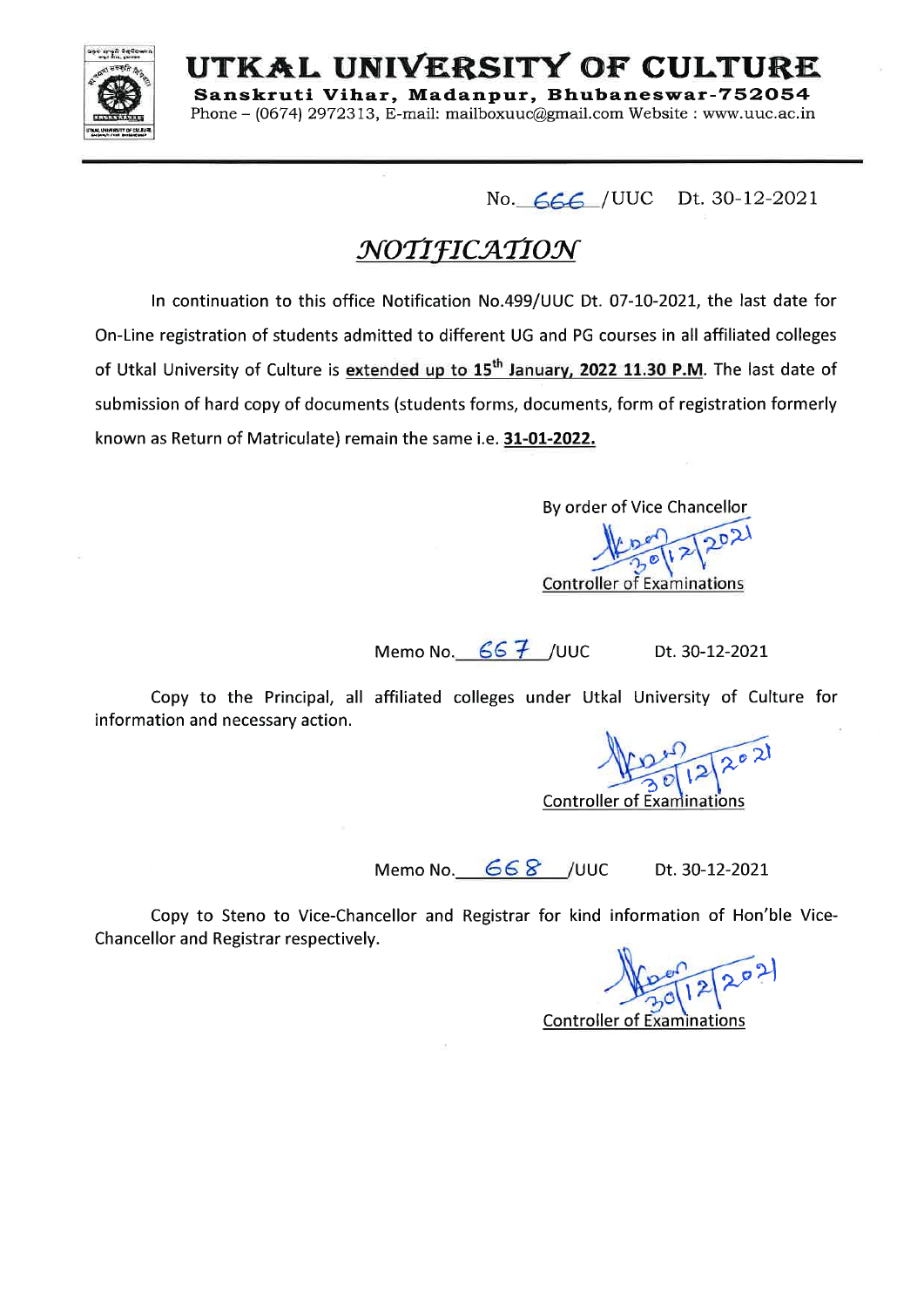

# UTKAL UNIVERSITY OF CULTURE

Sanskruti Vihar, Madanpur, Bhubaneswar-752054 Phone – (0674) 2972315, E-mail: mailboxuuc@gmail.com Website : www.uuc.ac.in

## **No. 499/UUC Dt.07-10-2021**

## **N O T I F I C A T I O N**

 As per Sub-Statute 48(2), Chapter-II of Utkal University of Culture First Statute, 2001, it is mandatory on the part of each student seeking to appear at any examination of the University, to get his/her name registered with the University. No candidate can appear at any examination of the University without having his/her name entered in the Register of Students on payment of prescribed fees.

**All the affiliated colleges under Utkal University of Culture, Bhubaneswar are required to upload the data of their Students admitted to different Under Graduate and Post-Graduate Courses in the session 2021-22 on On-Line Mode, from 11.00 A.M. of 21-10-2021 to 11.55 P.M. of 31-12- 2021.** The respective colleges are required to make necessary verifications, validate and submit the consolidated report (hard copy) generated from the system (Form of Registration formerly known as Return of Matriculate) along with individual forms of the students (hard copy) with all relevant documents including Migration Certificate, wherever applicable, to the University latest by **31-01- 2022**. **The required Registration Fee (Rs.100/- for the students passed from CHSE, Odisha and Rs.150/- for all other students) shall have to be paid to the University by respective colleges through On-Line mode by 31-01-2022**. If the Form of Registration of students of any college is not received in due date, it will be presumed that no admission is made for the said college for the current session i.e. 2021-22.

**It is to be noted that all 1st Semester Students of U.G. and P.G. courses are bound to fill-up the examination form for 1st Semester Examination, failing which their admission for the academic session 2021-22 shall be treated as cancelled.** 

However, in case of students who have migrated from other Universities/Boards, fail to submit their Migration Certificate within the stipulated period of On-Line Registration to their respective colleges, must submit the same to the Registrar, Utkal University of Culture through their respective colleges latest by **28-02-2022** positively. Migration Certificates will not be accepted by the University under any circumstances beyond the stipulated date.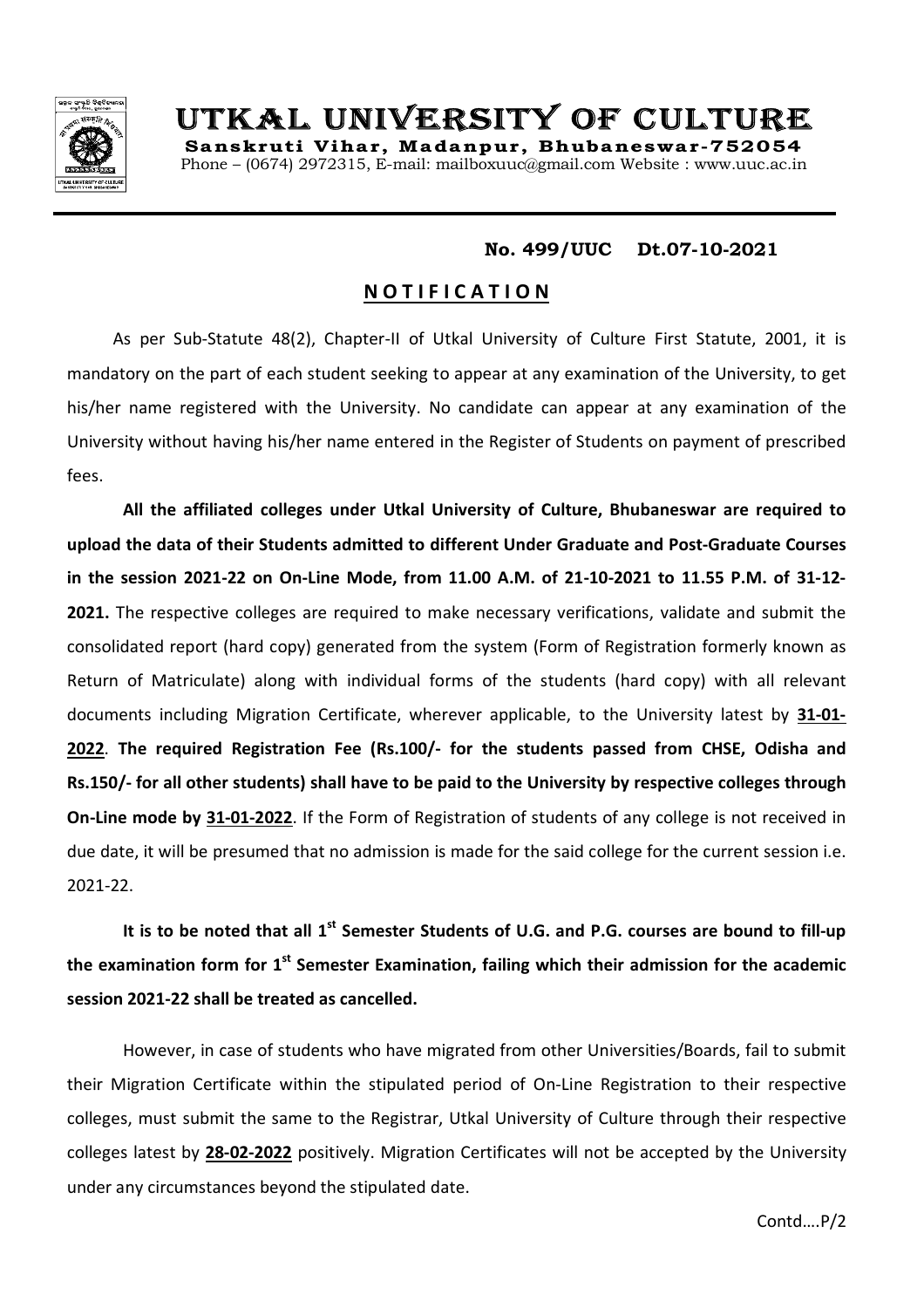Every affiliated college should maintain a long roll Register keeping detailed information of students including their addresses, telephone numbers, photographs and percentage of marks secured in the qualifying degree examination(s) (for P.G.Students). No college can admit students into P.G. level courses securing less that 40% marks for General Students and 35% marks for SC/ST/Physically Challenged students in qualifying degree examinations as per the BOM Resolution No.1017 Dt. 26-06- 2019. Students who have taken admission having less the 40% or 35% of marks, as the case may be, shall stand cancelled automatically.

#### **Reservation:**

| <b>Scheduled Caste [SC]</b>      | a) SC-16.25% of the sanctioned strength of each course shall be                |
|----------------------------------|--------------------------------------------------------------------------------|
| & Scheduled Tribe                | reserved for SC applicants [G.O. 11710/HE, Dtd.: 01/06/2015]                   |
| [ST]                             | b) ST-22.5% of the sanctioned strength of each course shall be                 |
|                                  | reserved for ST applicants [G.O. 11710/HE, Dtd.: 01/06/2015]                   |
|                                  | c) The reserved seats are not interchangeable between SC & ST.                 |
|                                  | d) SC/ST applicants selected for admission on their merit shall not be counted |
|                                  | against reserved seats.                                                        |
|                                  | e) However, any modification made by the Government in the                     |
|                                  | reservation policy will be followed during admission.                          |
| <b>Persons with</b>              | 5% of sanctioned seats shall be reserved for PwD students with                 |
| Disabilities (PwD)               | extent of disability not below 40% (Blind and Low Vision, Hard of              |
|                                  | Hearing, Locomotors Disability including Cerebral Palsy, Leprosy               |
|                                  | Cured, Dwarfism, Acid Attack Victims and Muscular Dystrophy,                   |
|                                  | Autism, Intellectual Disability, Specific Learning Disability and              |
|                                  | Mental Illness). [G.O. 10161/HE, Dtd.: 07/04/2018]                             |
| Ex-Serviceman [ESM],             | 1% of the sanctioned seats shall be reserved for Self/Children/Wife/           |
| Serving Defense Personnel [SDP], | Husband/                                                                       |
| <b>Children of Martyrs [CoM]</b> |                                                                                |
|                                  |                                                                                |

**The Principals of affiliated colleges are required to submit the hard copy of the consolidated report (Form of Registration of Students) to the Controller of Examinations, Utkal University of Culture, Sanskruti Vihar, Madanpur, Bhubaneswar – 752054 latest by 31-01-2022.** The Form of Registration of students must be supported with the following documents :

- 1. Form of registration generated from the system.
- 2. Self attested copy of HSC/Matric Certificate
- 3. Self attested copy of Qualifying Certificate
- 4. Self attested copy of Qualifying Degree Marks Sheet.
- 5. Original Migration Certificate
	- (for those who migrated from other Universities other than Utkal University of Culture)
- 6. Self attested Caste Certificate from the competent authority in case of SC/ST/Physically Challenged students.
- 7. Copy of pages of Admission Register/Statement showing the name of the students duly countersigned by the Principal.